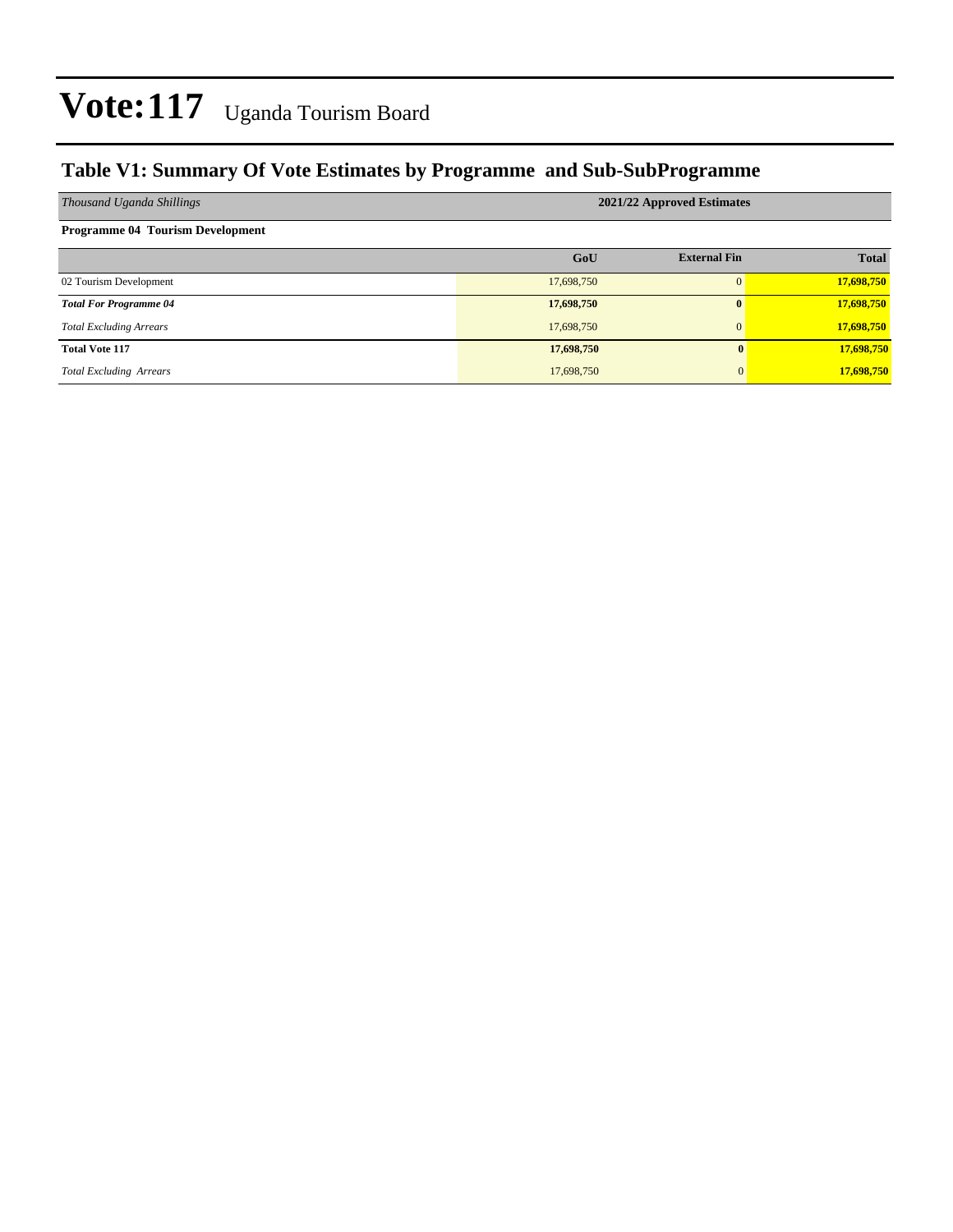### **Table V2: Summary Of Vote Estimates by Sub-SubProgramme,Department and Project**

| Thousand Uganda Shillings                                                 |                  | 2020/21 Approved Budget |                | 2021/22 Approved Estimates |            |                               |              |
|---------------------------------------------------------------------------|------------------|-------------------------|----------------|----------------------------|------------|-------------------------------|--------------|
| <b>Sub-SubProgramme 02 Tourism Development</b>                            |                  |                         |                |                            |            |                               |              |
| <b>Recurrent Budget Estimates</b>                                         | <b>Wage</b>      | <b>Non-Wage</b>         | <b>AIA</b>     | <b>Total</b>               | Wage       | <b>Non-Wage</b>               | <b>Total</b> |
| 01 Headquarters                                                           | 1,855,392        | 24,829,036              | $\mathbf{0}$   | 26,684,428                 | 1,855,392  | 15,688,056                    | 17,543,448   |
| <b>Total Recurrent Budget Estimates for Sub-</b><br><b>SubProgramme</b>   | 1,855,392        | 24,829,036              | $\bf{0}$       | 26,684,428                 | 1,855,392  | 15,688,056                    | 17,543,448   |
| Development Budget Estimates                                              | <b>GoU</b> Dev't | <b>External Fin</b>     | <b>AIA</b>     | <b>Total</b>               |            | <b>GoU Dev't External Fin</b> | <b>Total</b> |
| 1676 Retooling of Uganda Tourism Board                                    | 155,303          | $\mathbf{0}$            | $\mathbf{0}$   | 155,303                    | 155,303    | $\overline{0}$                | 155,303      |
| <b>Total Development Budget Estimates for Sub-</b><br><b>SubProgramme</b> | 155,303          | $\bf{0}$                | $\bf{0}$       | 155,303                    | 155,303    | $\mathbf{0}$                  | 155,303      |
|                                                                           | GoU              | <b>External Fin</b>     | <b>AIA</b>     | <b>Total</b>               | GoU        | <b>External Fin</b>           | <b>Total</b> |
| <b>Total For Sub-SubProgramme 02</b>                                      | 26,839,731       | $\mathbf{0}$            | $\bf{0}$       | 26,839,731                 | 17,698,750 | $\bf{0}$                      | 17,698,750   |
| <b>Total Excluding Arrears</b>                                            | 26,839,731       | $\mathbf{0}$            | $\overline{0}$ | 26,839,731                 | 17,698,750 | $\overline{0}$                | 17,698,750   |
| <b>Total Vote 117</b>                                                     | 26,839,731       | 0                       | $\bf{0}$       | 26,839,731                 | 17,698,750 | $\mathbf{0}$                  | 17,698,750   |
| <b>Total Excluding Arrears</b>                                            | 26,839,731       | $\mathbf{0}$            | $\mathbf{0}$   | 26,839,731                 | 17,698,750 | $\mathbf{0}$                  | 17,698,750   |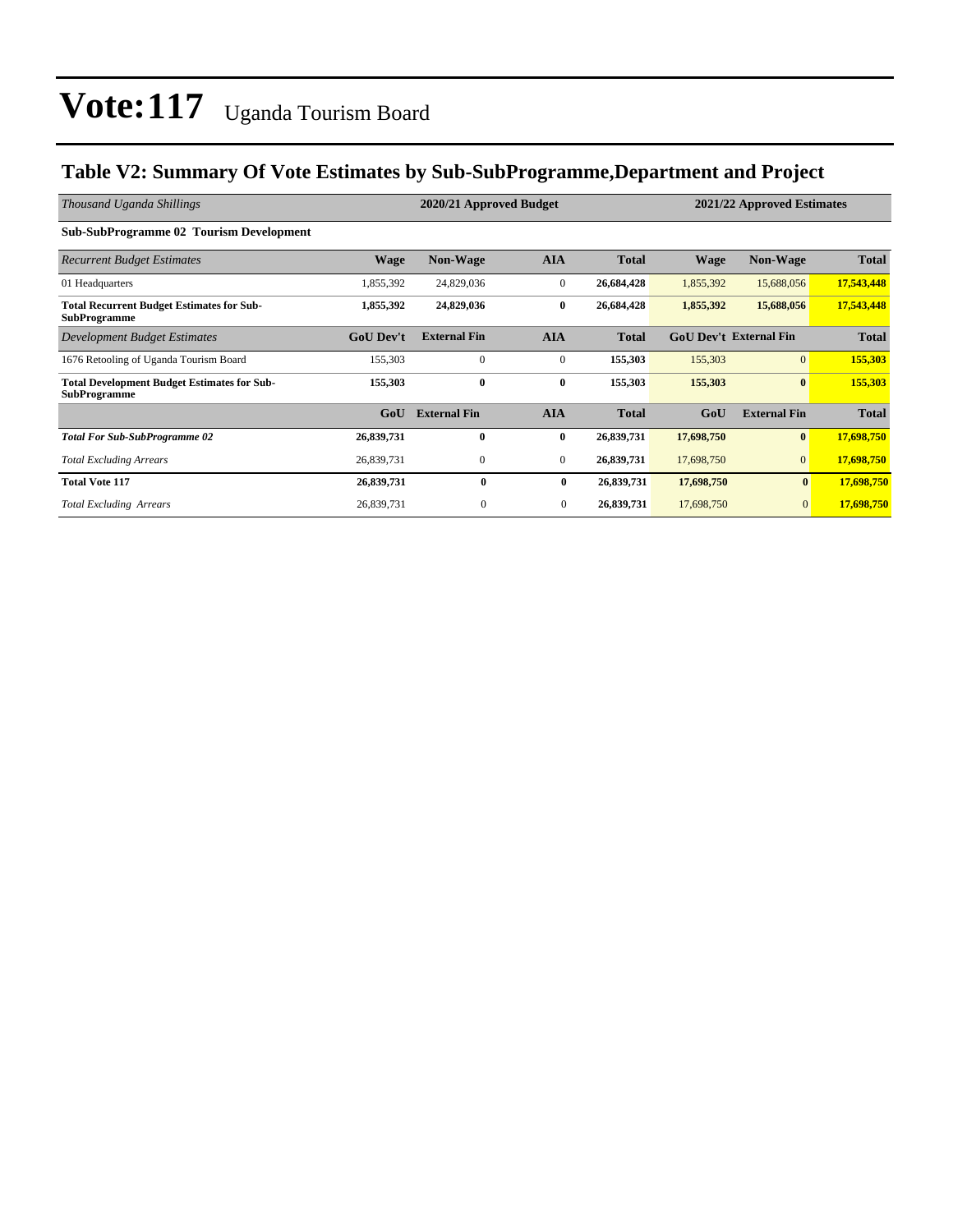### **Table V3: Summary Vote Estimates by Item**

| Thousand Uganda Shillings                                   |            | 2020/21 Approved Budget |                  |                  | 2021/22 Approved Estimates |                     |              |  |
|-------------------------------------------------------------|------------|-------------------------|------------------|------------------|----------------------------|---------------------|--------------|--|
|                                                             | GoU        | External Fin            | AIA              | Total            | GoU                        | <b>External Fin</b> | <b>Total</b> |  |
| <b>Employees, Goods and Services (Outputs Provided)</b>     | 26,684,428 | $\bf{0}$                | $\bf{0}$         | 26,684,428       | 17,543,448                 | $\bf{0}$            | 17,543,448   |  |
| 211102 Contract Staff Salaries                              | 1,855,392  | $\bf{0}$                | $\bf{0}$         | 1,855,392        | 1,855,392                  | $\bf{0}$            | 1,855,392    |  |
| 211103 Allowances (Inc. Casuals, Temporary)                 | 586,390    | 0                       | $\bf{0}$         | 586,390          | 799,930                    | $\bf{0}$            | 799,930      |  |
| 212101 Social Security Contributions                        | 185,539    | 0                       | $\bf{0}$         | 185,539          | 185,539                    | $\bf{0}$            | 185,539      |  |
| 213001 Medical expenses (To employees)                      | 180,000    | 0                       | $\bf{0}$         | 180,000          | 188,500                    | $\bf{0}$            | 188,500      |  |
| 213002 Incapacity, death benefits and funeral expenses      | 5,000      | $\bf{0}$                | $\bf{0}$         | 5,000            | 10,000                     | $\bf{0}$            | 10,000       |  |
| 213004 Gratuity Expenses                                    | 463,848    | $\bf{0}$                | $\bf{0}$         | 463,848          | 612,279                    | $\bf{0}$            | 612,279      |  |
| 221001 Advertising and Public Relations                     | 3,146,780  | 0                       | $\bf{0}$         | 3,146,780        | 4,619,291                  | $\bf{0}$            | 4,619,291    |  |
| 221002 Workshops and Seminars                               | 917,489    | 0                       | $\bf{0}$         | 917,489          | 712,590                    | $\bf{0}$            | 712,590      |  |
| 221003 Staff Training                                       | 272,824    | 0                       | $\bf{0}$         | 272,824          | 474,725                    | $\bf{0}$            | 474,725      |  |
| 221005 Hire of Venue (chairs, projector, etc)               | 960,800    | $\bf{0}$                | $\bf{0}$         | 960,800          | 559,280                    | $\bf{0}$            | 559,280      |  |
| 221006 Commissions and related charges                      | 86,000     | $\bf{0}$                | $\bf{0}$         | 86,000           | 73,000                     | $\bf{0}$            | 73,000       |  |
| 221007 Books, Periodicals & Newspapers                      | 19,000     | $\bf{0}$                | $\bf{0}$         | 19,000           | 15,000                     | $\bf{0}$            | 15,000       |  |
| 221008 Computer supplies and Information Technology<br>(TT) | 15,000     | $\bf{0}$                | $\bf{0}$         | 15,000           | 15,000                     | $\bf{0}$            | 15,000       |  |
| 221009 Welfare and Entertainment                            | 432,500    | $\bf{0}$                | $\bf{0}$         | 432,500          | 247,806                    | $\bf{0}$            | 247,806      |  |
| 221011 Printing, Stationery, Photocopying and Binding       | 291,671    | 0                       | $\bf{0}$         | 291,671          | 145,052                    | $\bf{0}$            | 145,052      |  |
| 221012 Small Office Equipment                               | 65,200     | 0                       | $\bf{0}$         | 65,200           | 10,000                     | $\bf{0}$            | 10,000       |  |
| 221016 IFMS Recurrent costs                                 | 12,000     | $\bf{0}$                | $\bf{0}$         | 12,000           | 20,000                     | $\bf{0}$            | 20,000       |  |
| 221017 Subscriptions                                        | 141,238    | 0                       | $\bf{0}$         | 141,238          | 46,120                     | $\bf{0}$            | 46,120       |  |
| 222001 Telecommunications                                   | 41,585     | $\bf{0}$                | $\bf{0}$         | 41,585           | 62,800                     | $\bf{0}$            | 62,800       |  |
| 223003 Rent – (Produced Assets) to private entities         | 457,200    | 0                       | $\bf{0}$         | 457,200          | 558,000                    | $\bf{0}$            | 558,000      |  |
| 223004 Guard and Security services                          | 25,200     | 0                       | $\bf{0}$         | 25,200           | 35,200                     | $\bf{0}$            | 35,200       |  |
| 223005 Electricity                                          | 54,000     | $\bf{0}$                | $\bf{0}$         | 54,000           | 36,000                     | $\bf{0}$            | 36,000       |  |
| 224004 Cleaning and Sanitation                              | 18,000     | 0                       | $\bf{0}$         | 18,000           | 36,000                     | $\bf{0}$            | 36,000       |  |
| 224005 Uniforms, Beddings and Protective Gear               | 7,233      | $\bf{0}$                | 0                | 7,233            | $\bf{0}$                   | $\bf{0}$            | $\bf{0}$     |  |
| 225001 Consultancy Services- Short term                     | 3,265,048  | $\bf{0}$                | $\bf{0}$         | 3,265,048        | 63,420                     | $\bf{0}$            | 63,420       |  |
| 225002 Consultancy Services-Long-term                       | 9,451,879  | 0                       | $\bf{0}$         | 9,451,879        | 2,906,701                  | $\bf{0}$            | 2,906,701    |  |
| 226001 Insurances                                           | 81,000     | $\bf{0}$                | $\bf{0}$         | 81,000           | 81,000                     | $\bf{0}$            | 81,000       |  |
| 227001 Travel inland                                        | 2,012,752  | $\bf{0}$                | $\bf{0}$         | 2,012,752        | 2,092,326                  | $\bf{0}$            | 2,092,326    |  |
| 227002 Travel abroad                                        | 1,314,761  | $\bf{0}$                | 0                | 1,314,761        | 599,898                    | $\bf{0}$            | 599,898      |  |
| 227003 Carriage, Haulage, Freight and transport hire        | 12,000     | 0                       | $\bf{0}$         | 12,000           | $\boldsymbol{0}$           | $\bf{0}$            | $\bf{0}$     |  |
| 227004 Fuel, Lubricants and Oils                            | 187,100    | 0                       | $\bf{0}$         | 187,100          | 283,289                    | $\bf{0}$            | 283,289      |  |
| 228002 Maintenance - Vehicles                               | 108,000    | $\bf{0}$                | $\bf{0}$         | 108,000          | 168,111                    | $\bf{0}$            | 168,111      |  |
| 228003 Maintenance – Machinery, Equipment &<br>Furniture    | 12,000     | $\bf{0}$                | $\bf{0}$         | 12,000           | 31,200                     | $\bf{0}$            | 31,200       |  |
| <b>Investment</b> (Capital Purchases)                       | 155,303    | $\bf{0}$                | $\bf{0}$         | 155,303          | 155,303                    | $\bf{0}$            | 155,303      |  |
| 312201 Transport Equipment                                  | $\bf{0}$   | $\bf{0}$                | $\bf{0}$         | $\boldsymbol{0}$ | 14,000                     | $\bf{0}$            | 14,000       |  |
| 312202 Machinery and Equipment                              | 85,303     | $\bf{0}$                | $\bf{0}$         | 85,303           | 82,000                     | $\bf{0}$            | 82,000       |  |
| 312203 Furniture & Fixtures                                 | 70,000     | $\bf{0}$                | $\bf{0}$         | 70,000           | 59,303                     | $\bf{0}$            | 59,303       |  |
| <b>Grand Total Vote 117</b>                                 | 26,839,731 | $\bf{0}$                | $\bf{0}$         | 26,839,731       | 17,698,750                 | $\bf{0}$            | 17,698,750   |  |
| <b>Total Excluding Arrears</b>                              | 26,839,731 | $\boldsymbol{0}$        | $\boldsymbol{0}$ | 26,839,731       | 17,698,750                 | $\mathbf{0}$        | 17,698,750   |  |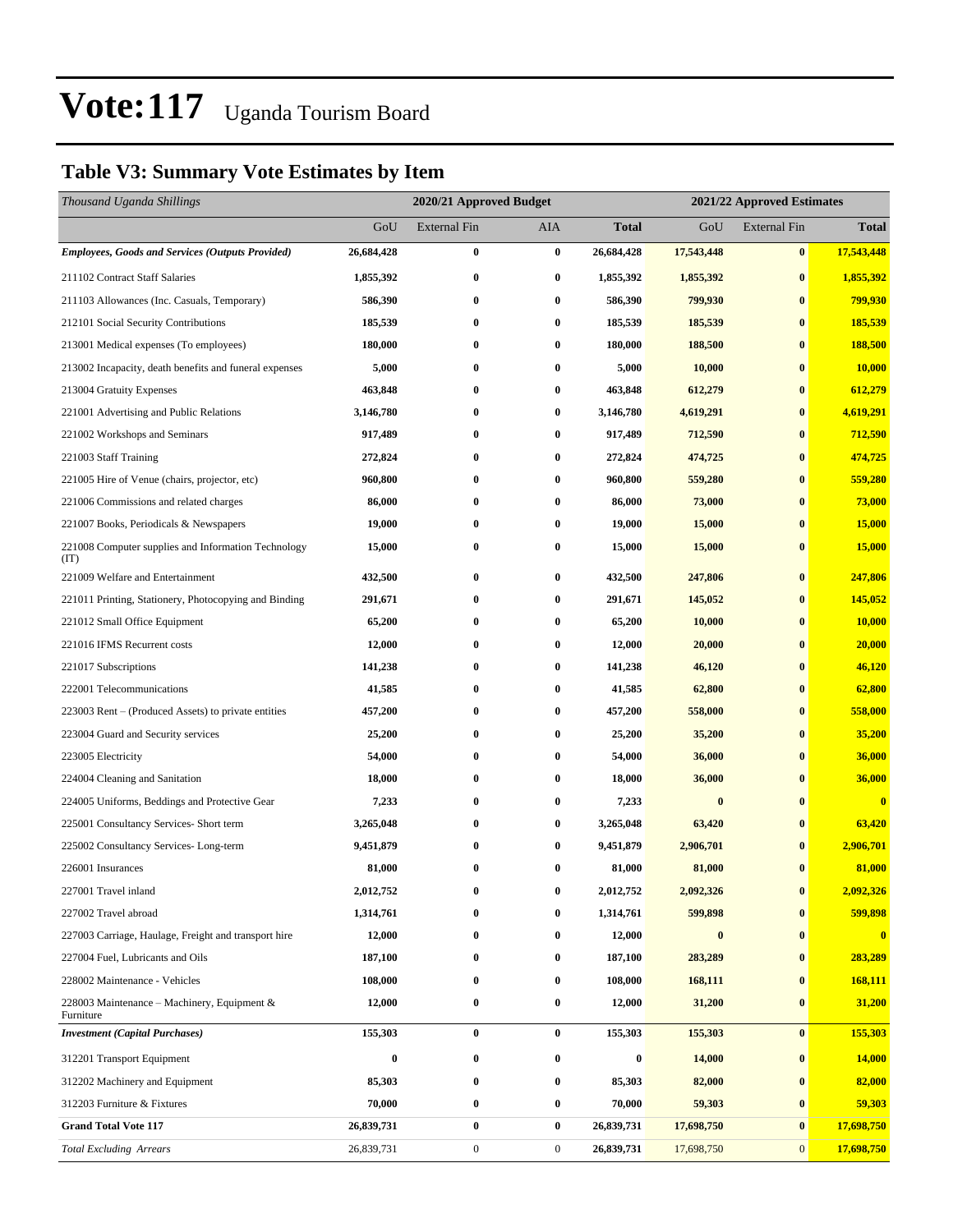#### **Table V4: Detailed Estimates by Sub-SubProgramme, Department,Project and Budget Output and Item**

#### *Sub-SubProgrammme 02 Tourism Development*

*Recurrent Budget Estimates*

#### **Department 01 Headquarters**

| Thousand Uganda Shillings                                   |                  | 2020/21 Approved Budget |                  |              | 2021/22 Approved Estimates |              |               |
|-------------------------------------------------------------|------------------|-------------------------|------------------|--------------|----------------------------|--------------|---------------|
| <b>Outputs Provided</b>                                     | Wage             | Non Wage                | <b>AIA</b>       | <b>Total</b> | Wage                       | Non Wage     | <b>Total</b>  |
| <b>Budget Output 190201 UTB Support Services</b>            |                  |                         |                  |              |                            |              |               |
| 211102 Contract Staff Salaries                              | 1,127,544        | $\boldsymbol{0}$        | $\overline{0}$   | 1,127,544    | 1,127,544                  | $\mathbf{0}$ | 1,127,544     |
| 211103 Allowances (Inc. Casuals, Temporary)                 | $\boldsymbol{0}$ | 465,560                 | $\mathbf{0}$     | 465,560      | $\mathbf{0}$               | 540,650      | 540,650       |
| 212101 Social Security Contributions                        | $\boldsymbol{0}$ | 185,539                 | $\mathbf{0}$     | 185,539      | $\mathbf{0}$               | 185,539      | 185,539       |
| 213001 Medical expenses (To employees)                      | $\boldsymbol{0}$ | 180,000                 | $\overline{0}$   | 180,000      | $\mathbf{0}$               | 188,500      | 188,500       |
| 213002 Incapacity, death benefits and funeral expenses      | $\boldsymbol{0}$ | 5,000                   | $\mathbf{0}$     | 5,000        | $\mathbf{0}$               | 10,000       | <b>10,000</b> |
| 213004 Gratuity Expenses                                    | $\boldsymbol{0}$ | 463,848                 | $\mathbf{0}$     | 463,848      | $\mathbf{0}$               | 612,279      | 612,279       |
| 221001 Advertising and Public Relations                     | $\boldsymbol{0}$ | 25,000                  | $\mathbf{0}$     | 25,000       | $\mathbf{0}$               | 65,000       | 65,000        |
| 221002 Workshops and Seminars                               | $\boldsymbol{0}$ | 249,489                 | $\mathbf{0}$     | 249,489      | $\mathbf{0}$               | 132,600      | 132,600       |
| 221003 Staff Training                                       | $\boldsymbol{0}$ | 242,134                 | $\overline{0}$   | 242,134      | $\mathbf{0}$               | 400,954      | 400,954       |
| 221005 Hire of Venue (chairs, projector, etc)               | $\boldsymbol{0}$ | 54,000                  | $\mathbf{0}$     | 54,000       | $\mathbf{0}$               | 12,000       | 12,000        |
| 221006 Commissions and related charges                      | $\boldsymbol{0}$ | 86,000                  | $\overline{0}$   | 86,000       | $\mathbf{0}$               | 73,000       | 73,000        |
| 221007 Books, Periodicals & Newspapers                      | $\boldsymbol{0}$ | 19,000                  | $\mathbf{0}$     | 19,000       | $\mathbf{0}$               | 15,000       | 15,000        |
| 221008 Computer supplies and Information Technology (IT)    | $\boldsymbol{0}$ | 15,000                  | $\mathbf{0}$     | 15,000       | $\mathbf{0}$               | 15,000       | 15,000        |
| 221009 Welfare and Entertainment                            | $\boldsymbol{0}$ | 171,400                 | $\mathbf{0}$     | 171,400      | $\mathbf{0}$               | 167,806      | 167,806       |
| 221011 Printing, Stationery, Photocopying and Binding       | $\boldsymbol{0}$ | 31,218                  | $\boldsymbol{0}$ | 31,218       | $\mathbf{0}$               | 30,498       | 30,498        |
| 221012 Small Office Equipment                               | $\boldsymbol{0}$ | 20,000                  | $\boldsymbol{0}$ | 20,000       | $\mathbf{0}$               | 10,000       | 10,000        |
| 221016 IFMS Recurrent costs                                 | $\boldsymbol{0}$ | 12,000                  | $\overline{0}$   | 12,000       | $\mathbf{0}$               | 20,000       | 20,000        |
| 221017 Subscriptions                                        | $\boldsymbol{0}$ | 25,650                  | $\mathbf{0}$     | 25,650       | $\mathbf{0}$               | 46,120       | 46,120        |
| 222001 Telecommunications                                   | $\boldsymbol{0}$ | 24,000                  | $\mathbf{0}$     | 24,000       | $\mathbf{0}$               | 27,600       | 27,600        |
| 223003 Rent – (Produced Assets) to private entities         | $\boldsymbol{0}$ | 457,200                 | $\mathbf{0}$     | 457,200      | $\mathbf{0}$               | 558,000      | 558,000       |
| 223004 Guard and Security services                          | $\boldsymbol{0}$ | 25,200                  | $\boldsymbol{0}$ | 25,200       | $\mathbf{0}$               | 35,200       | 35,200        |
| 223005 Electricity                                          | $\boldsymbol{0}$ | 54,000                  | $\mathbf{0}$     | 54,000       | $\mathbf{0}$               | 36,000       | 36,000        |
| 224004 Cleaning and Sanitation                              | $\boldsymbol{0}$ | 18,000                  | $\mathbf{0}$     | 18,000       | $\mathbf{0}$               | 36,000       | 36,000        |
| 225001 Consultancy Services- Short term                     | $\boldsymbol{0}$ | 131,400                 | $\overline{0}$   | 131,400      | $\mathbf{0}$               | $\mathbf{0}$ | $\bf{0}$      |
| 225002 Consultancy Services-Long-term                       | $\boldsymbol{0}$ | $\boldsymbol{0}$        | $\overline{0}$   | $\bf{0}$     | $\mathbf{0}$               | 195,000      | 195,000       |
| 226001 Insurances                                           | $\boldsymbol{0}$ | 81,000                  | $\boldsymbol{0}$ | 81,000       | $\mathbf{0}$               | 81,000       | 81,000        |
| 227001 Travel inland                                        | $\boldsymbol{0}$ | 97,232                  | $\mathbf{0}$     | 97,232       | $\mathbf{0}$               | 74,090       | 74,090        |
| 227002 Travel abroad                                        | $\boldsymbol{0}$ | 384,104                 | $\boldsymbol{0}$ | 384,104      | $\boldsymbol{0}$           | 352,483      | 352,483       |
| 227004 Fuel, Lubricants and Oils                            | $\boldsymbol{0}$ | 70,700                  | $\boldsymbol{0}$ | 70,700       | $\boldsymbol{0}$           | 115,619      | 115,619       |
| 228002 Maintenance - Vehicles                               | $\boldsymbol{0}$ | 108,000                 | $\boldsymbol{0}$ | 108,000      | $\mathbf{0}$               | 168,111      | 168,111       |
| 228003 Maintenance – Machinery, Equipment & Furniture       | $\boldsymbol{0}$ | 12,000                  | $\boldsymbol{0}$ | 12,000       | $\mathbf{0}$               | 31,200       | 31,200        |
| <b>Total Cost of Budget Output 01</b>                       | 1,127,544        | 3,713,673               | 0                | 4,841,217    | 1,127,544                  | 4,235,249    | 5,362,793     |
| <b>Budget Output 190202 Tourism Promotion and Marketing</b> |                  |                         |                  |              |                            |              |               |
| 211102 Contract Staff Salaries                              | 463,848          | $\boldsymbol{0}$        | $\overline{0}$   | 463,848      | 463,848                    | $\mathbf{0}$ | 463,848       |
| 211103 Allowances (Inc. Casuals, Temporary)                 | $\boldsymbol{0}$ | 75,000                  | $\boldsymbol{0}$ | 75,000       | $\mathbf{0}$               | 108,200      | 108,200       |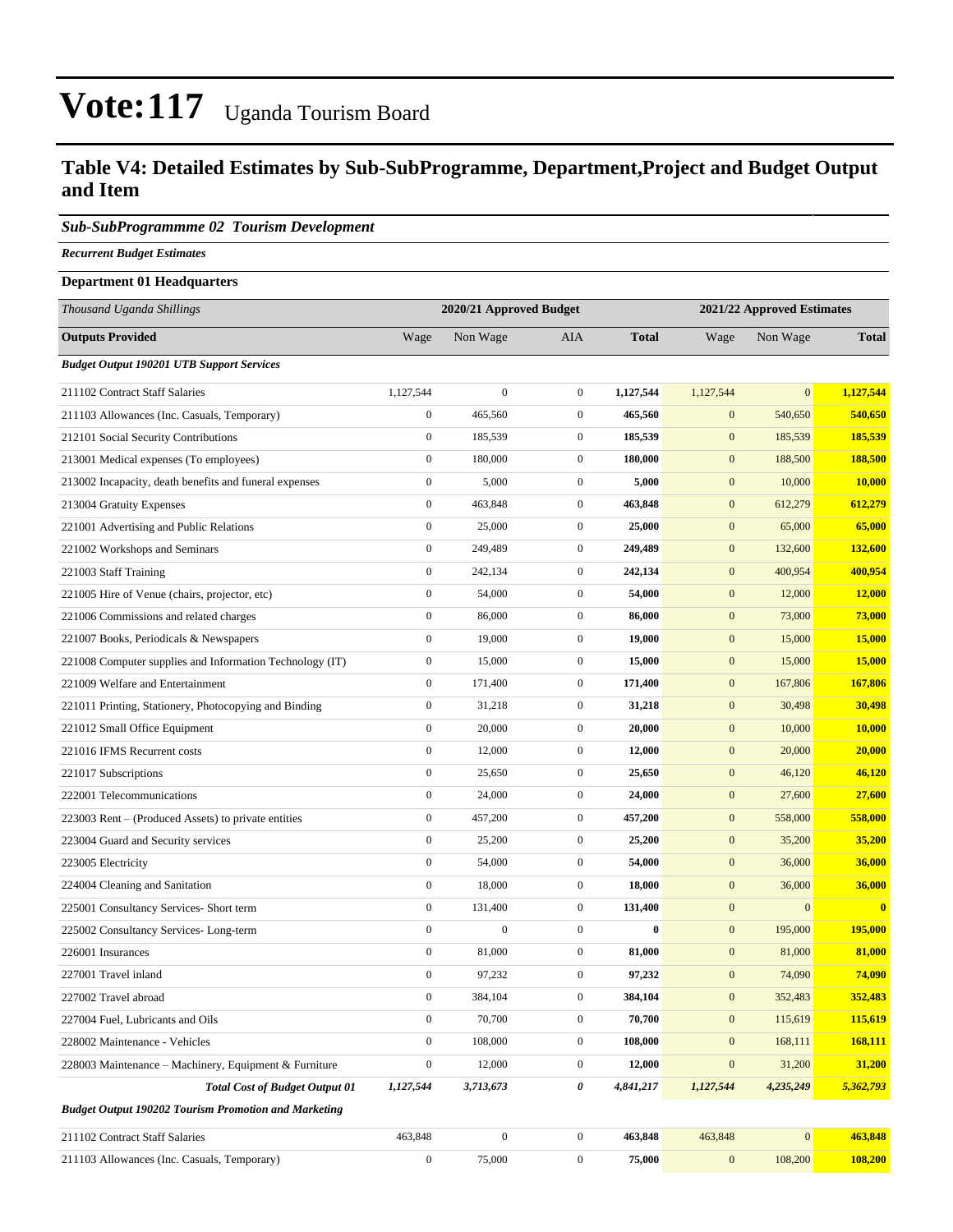| 221001 Advertising and Public Relations                      | $\boldsymbol{0}$ | 2,811,780        | $\mathbf{0}$     | 2,811,780  | $\mathbf{0}$     | 4,306,289    | 4,306,289               |
|--------------------------------------------------------------|------------------|------------------|------------------|------------|------------------|--------------|-------------------------|
| 221002 Workshops and Seminars                                | $\boldsymbol{0}$ | 80,000           | $\boldsymbol{0}$ | 80,000     | $\mathbf{0}$     | 23,750       | 23,750                  |
| 221003 Staff Training                                        | $\boldsymbol{0}$ | 5,000            | $\boldsymbol{0}$ | 5,000      | $\mathbf{0}$     | $\mathbf{0}$ | $\bf{0}$                |
| 221005 Hire of Venue (chairs, projector, etc)                | $\boldsymbol{0}$ | 700,000          | $\mathbf{0}$     | 700,000    | $\mathbf{0}$     | 325,000      | 325,000                 |
| 221009 Welfare and Entertainment                             | $\boldsymbol{0}$ | 250,000          | $\mathbf{0}$     | 250,000    | $\mathbf{0}$     | 80,000       | 80,000                  |
| 221011 Printing, Stationery, Photocopying and Binding        | $\boldsymbol{0}$ | 49,005           | $\mathbf{0}$     | 49,005     | $\mathbf{0}$     | $\mathbf{0}$ | $\bf{0}$                |
| 221012 Small Office Equipment                                | $\boldsymbol{0}$ | 45,200           | $\boldsymbol{0}$ | 45,200     | $\mathbf{0}$     | $\mathbf{0}$ | $\mathbf{0}$            |
| 221017 Subscriptions                                         | $\boldsymbol{0}$ | 107,368          | $\boldsymbol{0}$ | 107,368    | $\boldsymbol{0}$ | $\mathbf{0}$ | $\overline{\mathbf{0}}$ |
| 222001 Telecommunications                                    | $\boldsymbol{0}$ | 5,400            | $\mathbf{0}$     | 5,400      | $\mathbf{0}$     | 12,600       | 12,600                  |
| 224005 Uniforms, Beddings and Protective Gear                | $\boldsymbol{0}$ | 7,233            | $\overline{0}$   | 7,233      | $\boldsymbol{0}$ | $\mathbf{0}$ | $\bf{0}$                |
| 225001 Consultancy Services- Short term                      | $\boldsymbol{0}$ | 2,163,652        | $\mathbf{0}$     | 2,163,652  | $\mathbf{0}$     | $\mathbf{0}$ | $\overline{\mathbf{0}}$ |
| 225002 Consultancy Services-Long-term                        | $\boldsymbol{0}$ | 8,783,462        | $\boldsymbol{0}$ | 8,783,462  | $\mathbf{0}$     | 2,590,000    | 2,590,000               |
| 227001 Travel inland                                         | $\mathbf{0}$     | 653,324          | $\boldsymbol{0}$ | 653,324    | $\mathbf{0}$     | 663,199      | 663,199                 |
| 227002 Travel abroad                                         | $\boldsymbol{0}$ | 699,541          | $\mathbf{0}$     | 699,541    | $\mathbf{0}$     | 135,001      | 135,001                 |
| 227003 Carriage, Haulage, Freight and transport hire         | $\boldsymbol{0}$ | 12,000           | $\overline{0}$   | 12,000     | $\mathbf{0}$     | $\mathbf{0}$ | $\bf{0}$                |
| 227004 Fuel, Lubricants and Oils                             | $\boldsymbol{0}$ | 62,000           | $\mathbf{0}$     | 62,000     | $\boldsymbol{0}$ | 74,161       | 74,161                  |
| <b>Total Cost of Budget Output 02</b>                        | 463,848          | 16,509,964       | 0                | 16,973,812 | 463,848          | 8,318,200    | 8,782,048               |
| <b>Budget Output 190203 Tourism Research and Development</b> |                  |                  |                  |            |                  |              |                         |
| 211102 Contract Staff Salaries                               | 108,000          | $\boldsymbol{0}$ | $\overline{0}$   | 108,000    | 108,000          | $\mathbf{0}$ | 108,000                 |
| 211103 Allowances (Inc. Casuals, Temporary)                  | $\boldsymbol{0}$ | 24,350           | $\mathbf{0}$     | 24,350     | $\mathbf{0}$     | 151,080      | 151,080                 |
| 221001 Advertising and Public Relations                      | $\mathbf{0}$     | 60,000           | $\boldsymbol{0}$ | 60,000     | $\mathbf{0}$     | 11,800       | <b>11,800</b>           |
| 221002 Workshops and Seminars                                | $\boldsymbol{0}$ | 138,000          | $\mathbf{0}$     | 138,000    | $\mathbf{0}$     | 87,000       | 87,000                  |
| 221003 Staff Training                                        | $\boldsymbol{0}$ | 25,690           | $\boldsymbol{0}$ | 25,690     | $\mathbf{0}$     | 34,560       | 34,560                  |
| 221005 Hire of Venue (chairs, projector, etc)                | $\boldsymbol{0}$ | 82,800           | $\boldsymbol{0}$ | 82,800     | $\boldsymbol{0}$ | 68,000       | 68,000                  |
| 221009 Welfare and Entertainment                             | $\boldsymbol{0}$ | 1,500            | $\mathbf{0}$     | 1,500      | $\mathbf{0}$     | $\mathbf{0}$ | $\bf{0}$                |
| 221011 Printing, Stationery, Photocopying and Binding        | $\boldsymbol{0}$ | 82,764           | $\mathbf{0}$     | 82,764     | $\mathbf{0}$     | 17,729       | 17,729                  |
| 221017 Subscriptions                                         | $\boldsymbol{0}$ | 8,220            | $\mathbf{0}$     | 8,220      | $\mathbf{0}$     | $\mathbf{0}$ | $\bf{0}$                |
| 222001 Telecommunications                                    | $\boldsymbol{0}$ | 4,100            | $\mathbf{0}$     | 4,100      | $\mathbf{0}$     | 11,800       | 11,800                  |
| 225001 Consultancy Services- Short term                      | $\boldsymbol{0}$ | 904,996          | $\boldsymbol{0}$ | 904,996    | $\mathbf{0}$     | 51,420       | 51,420                  |
| 225002 Consultancy Services-Long-term                        | $\boldsymbol{0}$ | 668,417          | $\mathbf{0}$     | 668,417    | $\mathbf{0}$     | 121,701      | 121,701                 |
| 227001 Travel inland                                         | $\boldsymbol{0}$ | 135,408          | $\boldsymbol{0}$ | 135,408    | $\mathbf{0}$     | 104,179      | 104,179                 |
| 227002 Travel abroad                                         | $\boldsymbol{0}$ | 110,793          | $\overline{0}$   | 110,793    | $\mathbf{0}$     | 58,860       | 58,860                  |
| 227004 Fuel, Lubricants and Oils                             | $\boldsymbol{0}$ | 24,400           | $\boldsymbol{0}$ | 24,400     | $\mathbf{0}$     | 20,201       | 20,201                  |
| <b>Total Cost of Budget Output 03</b>                        | 108,000          | 2,271,438        | 0                | 2,379,438  | 108,000          | 738,330      | 846,330                 |
| <b>Budget Output 190204 Quality Assurance</b>                |                  |                  |                  |            |                  |              |                         |
| 211102 Contract Staff Salaries                               | 156,000          | $\boldsymbol{0}$ | $\overline{0}$   | 156,000    | 156,000          | $\mathbf{0}$ | 156,000                 |
| 211103 Allowances (Inc. Casuals, Temporary)                  | $\boldsymbol{0}$ | 21,480           | $\boldsymbol{0}$ | 21,480     | $\boldsymbol{0}$ | $\mathbf{0}$ | $\mathbf{0}$            |
| 221001 Advertising and Public Relations                      | $\boldsymbol{0}$ | 250,000          | $\boldsymbol{0}$ | 250,000    | $\boldsymbol{0}$ | 236,202      | 236,202                 |
| 221002 Workshops and Seminars                                | $\boldsymbol{0}$ | 450,000          | $\boldsymbol{0}$ | 450,000    | $\mathbf{0}$     | 469,240      | 469,240                 |
| 221003 Staff Training                                        | $\boldsymbol{0}$ | $\boldsymbol{0}$ | $\boldsymbol{0}$ | $\bf{0}$   | $\boldsymbol{0}$ | 39,211       | 39,211                  |
| 221005 Hire of Venue (chairs, projector, etc)                | $\boldsymbol{0}$ | 124,000          | $\boldsymbol{0}$ | 124,000    | $\mathbf{0}$     | 154,280      | 154,280                 |
| 221009 Welfare and Entertainment                             | $\boldsymbol{0}$ | 9,600            | $\boldsymbol{0}$ | 9,600      | $\boldsymbol{0}$ | $\mathbf{0}$ | $\mathbf{0}$            |
| 221011 Printing, Stationery, Photocopying and Binding        | $\boldsymbol{0}$ | 128,684          | $\boldsymbol{0}$ | 128,684    | $\boldsymbol{0}$ | 96,825       | 96,825                  |
| 222001 Telecommunications                                    | $\boldsymbol{0}$ | 8,085            | $\boldsymbol{0}$ | 8,085      | $\mathbf{0}$     | 10,800       | 10,800                  |
| 225001 Consultancy Services- Short term                      | $\boldsymbol{0}$ | 65,000           | $\boldsymbol{0}$ | 65,000     | $\boldsymbol{0}$ | 12,000       | <b>12,000</b>           |